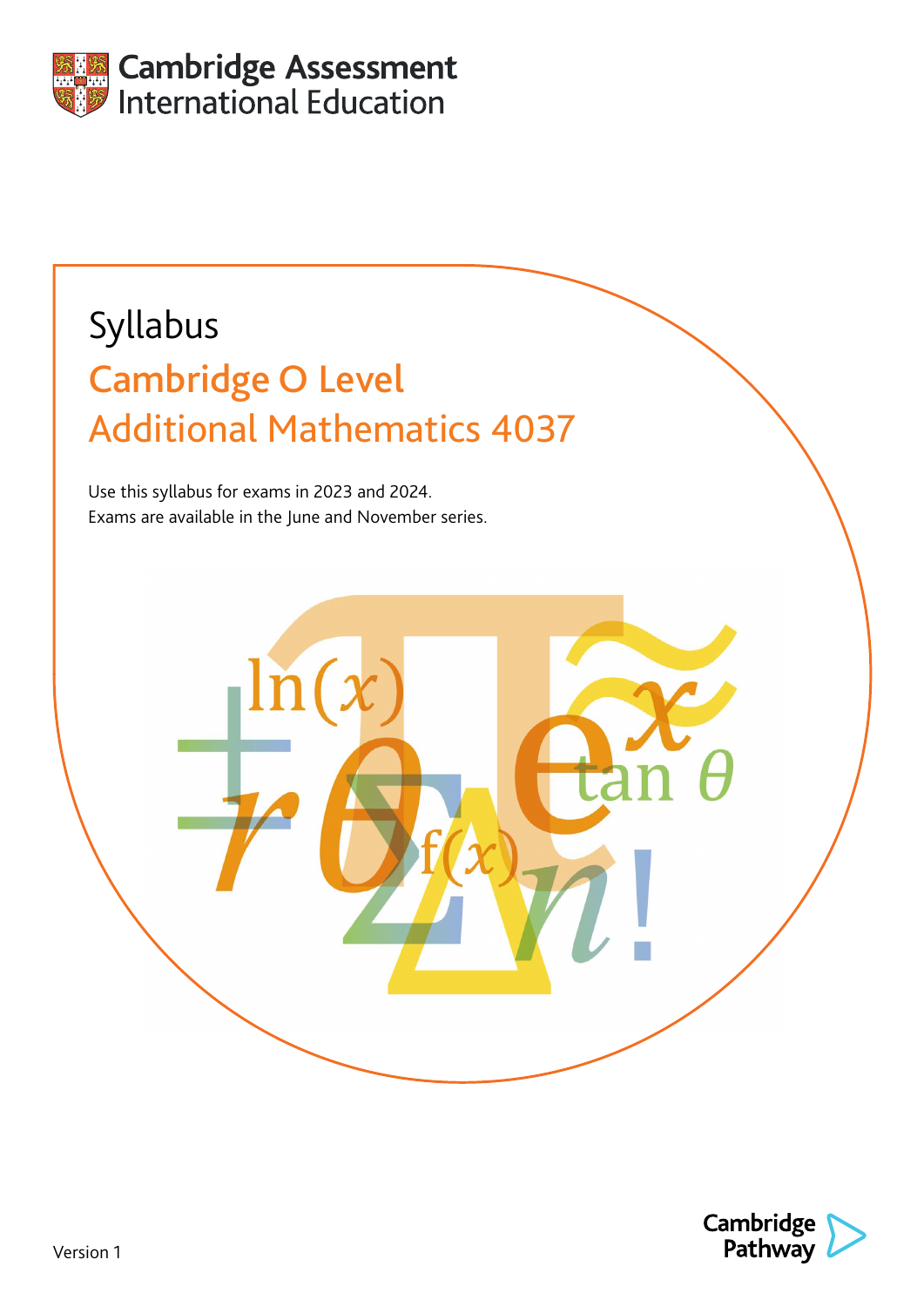# **Why choose Cambridge?**

Cambridge International prepares school students for life, helping them develop an informed curiosity and a lasting passion for learning. We are part of the University of Cambridge.

Our Cambridge Pathway gives students a clear path for educational success from age 5 to 19. Schools can shape the curriculum around how they want students to learn – with a wide range of subjects and flexible ways to offer them. It helps students discover new abilities and a wider world, and gives them the skills they need for life, so they can achieve at school, university and work.

Our programmes and qualifications set the global standard for international education. They are created by subject experts, rooted in academic rigour and reflect the latest educational research. They provide a strong platform for learners to progress from one stage to the next, and are well supported by teaching and learning resources.

Our mission is to provide educational benefit through provision of international programmes and qualifications for school education and to be the world leader in this field. Together with schools, we develop Cambridge learners who are confident, responsible, reflective, innovative and engaged – equipped for success in the modern world.

Every year, nearly a million Cambridge students from 10000 schools in 160 countries prepare for their future with the Cambridge Pathway.

'We think the Cambridge curriculum is superb preparation for university.' **Christoph Guttentag**, Dean of Undergraduate Admissions, Duke University, USA

#### **Quality management**

Cambridge International is committed to providing exceptional quality. In line with this commitment, our quality management system for the provision of international qualifications and education programmes for students aged 5 to 19 is independently certified as meeting the internationally recognised standard, ISO 9001:2015. Learn more at www.cambridgeinternational.org/ISO9001

Copyright ©UCLES September 2020

Cambridge Assessment International Education is part of the Cambridge Assessment Group. Cambridge Assessment is the brand name of the University of Cambridge Local Examinations Syndicate (UCLES), which itself is a department of the University of Cambridge.

UCLES retains the copyright on all its publications. Registered centres are permitted to copy material from this booklet for their own internal use. However, we cannot give permission to centres to photocopy any material that is acknowledged to a third party even for internal use within a centre.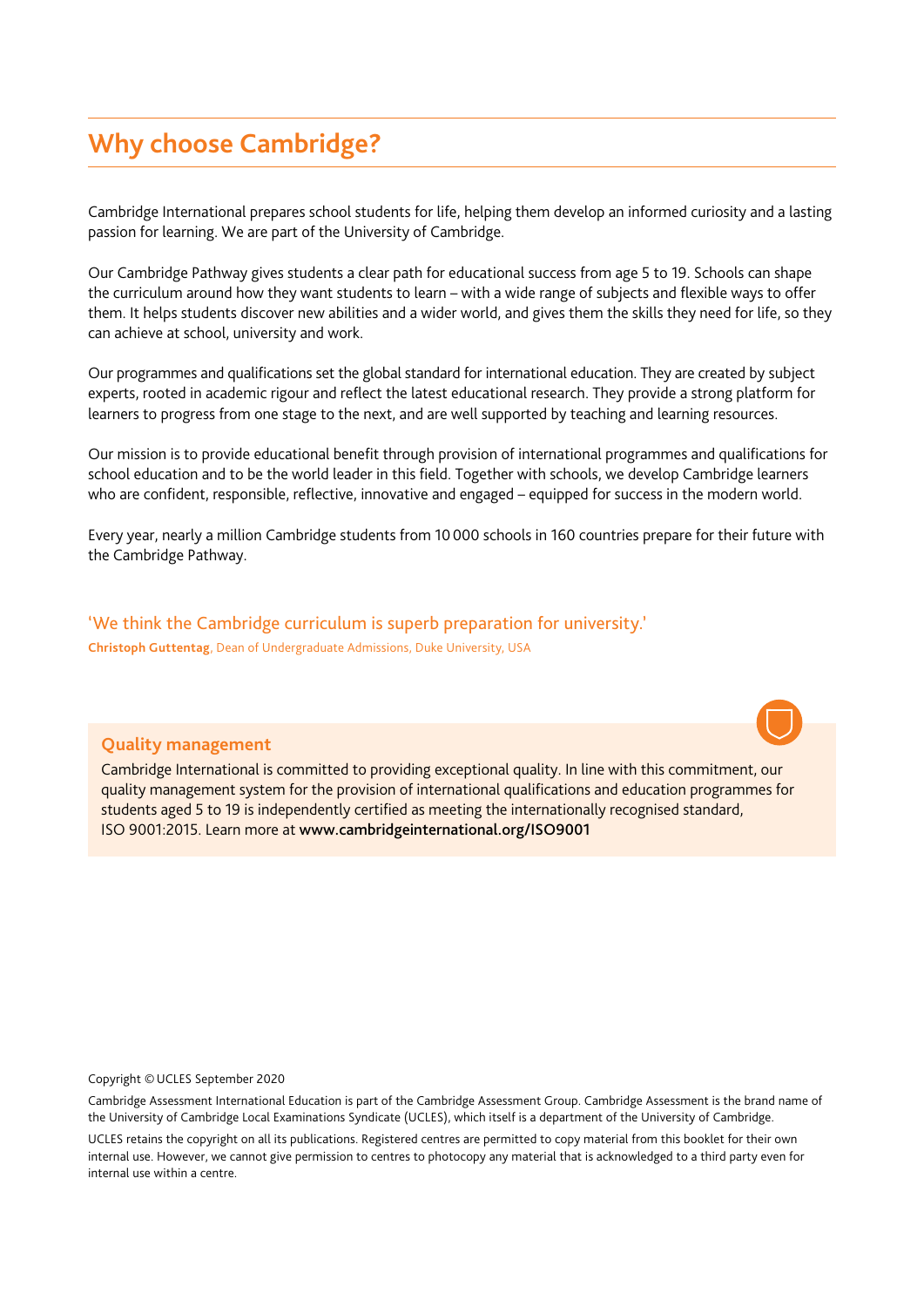# <span id="page-2-0"></span>**Contents**

|    | Aims                                             | 5  |
|----|--------------------------------------------------|----|
|    | Content overview                                 | 6  |
|    | Assessment overview                              | 7  |
|    | Assessment objectives                            | 8  |
|    |                                                  |    |
| 3. |                                                  |    |
|    |                                                  |    |
|    | Paper 1                                          | 13 |
|    | Paper 3                                          | 13 |
|    | List of formulae                                 | 14 |
|    | Command words                                    | 15 |
|    |                                                  |    |
|    | Before you start                                 | 16 |
|    | Making entries                                   | 17 |
|    | After the exam                                   | 18 |
|    | How students and teachers can use the grades     | 18 |
|    | Grade descriptions                               | 18 |
|    | Changes to this syllabus for 2023, 2024 and 2025 | 19 |

**Important: Changes to this syllabus**

**For information about changes to this syllabus for 2023 and 2024, go to page 19.**

The latest syllabus is version 1, published September 2020. There are no significant changes which affect teaching.

Any textbooks endorsed to support the syllabus for examination from 2020 are still suitable for use with this syllabus.

 $\mathbf{\hat{i}}$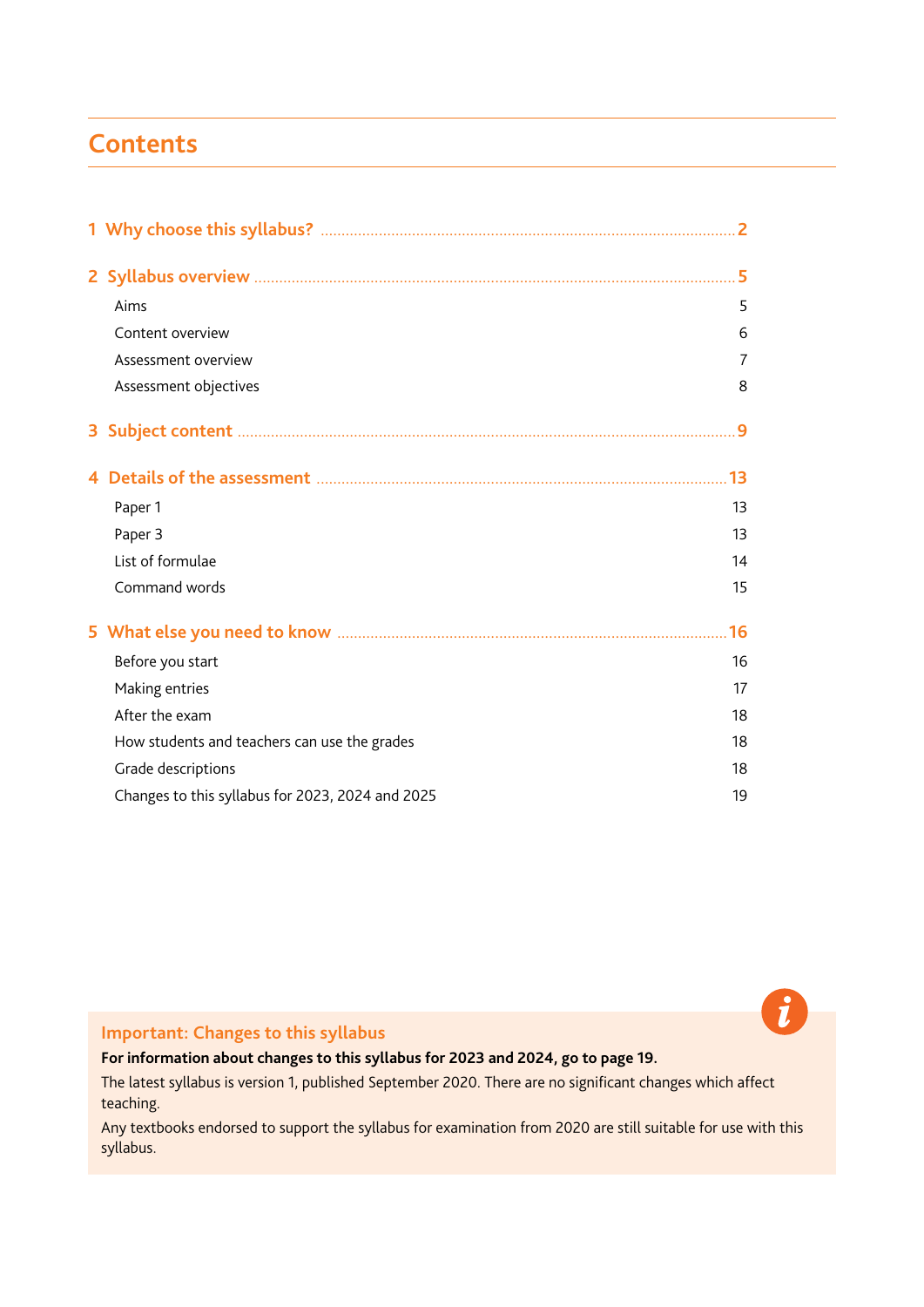# <span id="page-3-0"></span>**1 Why choose this syllabus?**

# Key benefits

Cambridge O Level is typically for 14 to 16 year olds and is an internationally recognised qualification. It has been designed especially for an international market and is sensitive to the needs of different countries. Cambridge O Level is designed for learners whose first language may not be English, and this is acknowledged throughout the examination process.

Cambridge O Level Additional Mathematics supports learners in building competency, confidence and fluency in their use of techniques and mathematical understanding. This course helps learners to develop a feel for quantity, patterns and relationships. Learners will develop their reasoning, problem-solving and analytical skills in a variety of contexts.

Cambridge O Level Additional Mathematics provides a strong foundation of mathematical knowledge both for candidates studying mathematics at a higher level and those who will require mathematics to support skills in other subjects. It is designed to stretch the most able candidates and provides a smooth transition to Cambridge AS & A Level Mathematics.

Our programmes balance a thorough knowledge and understanding of a subject and help to develop the skills learners need for their next steps in education or employment.

Our approach encourages learners to be:



'Cambridge O Level has helped me develop thinking and analytical skills which will go a long way in helping me with advanced studies.'

**Kamal Khan Virk**, former student at Beaconhouse Garden Town Secondary School, Pakistan, who went on to study Actuarial Science at the London School of Economics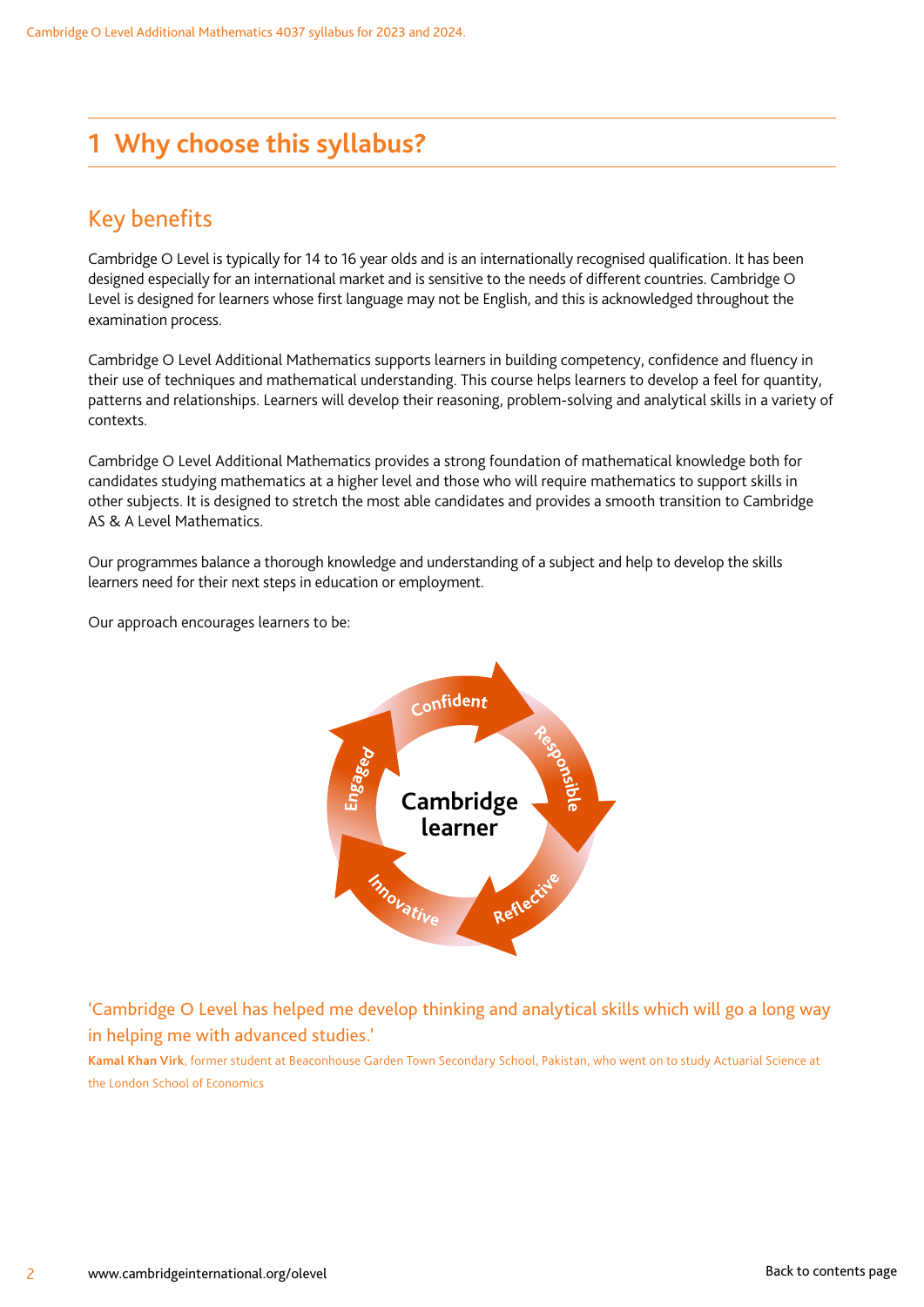### International recognition and acceptance

Our expertise in curriculum, teaching and learning, and assessment is the basis for the recognition of our programmes and qualifications around the world. The combination of knowledge and skills in Cambridge O Level Additional Mathematics gives learners a solid foundation for further study. Candidates who achieve grades A\* to C are well prepared to follow a wide range of courses including Cambridge International AS & A Level Mathematics

Cambridge O Levels are accepted and valued by leading universities and employers around the world as evidence of academic achievement. Many universities require a combination of Cambridge International AS & A Levels and Cambridge O Levels or equivalent to meet their entry requirements.

Learn more at www.cambridgeinternational.org/recognition

'Cambridge Additional Mathematics not only prepares students for success in Cambridge International AS & A Level Mathematics (9709) but also helps them understand different areas of Higher Mathematics in further studies, such as Engineering, Mathematics, Statistics, Economics and Business.'

**Ishrat Jahan Nabila**, Senior Faculty (Mathematics and Additional Mathematics) Coordinator for Higher Primary and Secondary, Singapore School Kinderland, Dhaka, Bangladesh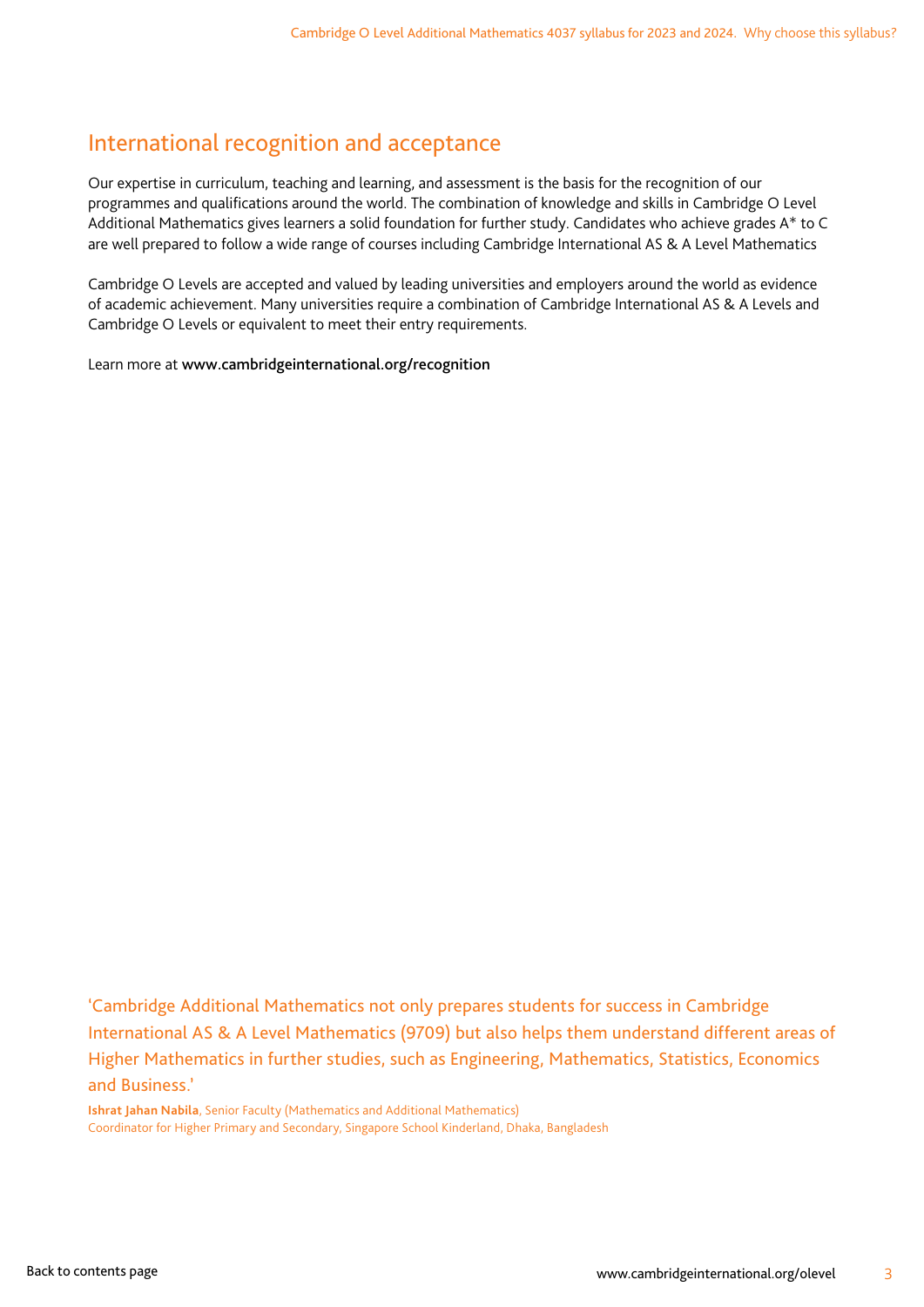# Supporting teachers

We provide a wide range of resources, detailed guidance and innovative training and professional development so that you can give your students the best possible preparation for Cambridge O Level. To find out which resources are available for each syllabus go to our School Support Hub.

The School Support Hub is our secure online site for Cambridge teachers where you can find the resources you need to deliver our programmes. You can also keep up to date with your subject and the global Cambridge community through our online discussion forums.

#### Find out more at www.cambridgeinternational.org/support

| Planning and preparation       | <b>Teaching and assessment</b>              |
|--------------------------------|---------------------------------------------|
| • Next step guides             | • Endorsed resources                        |
| • Schemes of work              | • Online forums                             |
| • Specimen papers              | • Support for coursework and speaking tests |
| • Syllabuses                   |                                             |
| • Teacher guides               | <b>Support</b>                              |
|                                | for Cambridge                               |
| Learning and revision          | O Level<br><b>Results</b>                   |
| • Example candidate responses  | • Candidate Results Service                 |
| • Learner guides               | • Principal examiner reports for teachers   |
| • Past papers and mark schemes | • Results Analysis                          |
| • Specimen paper answers       |                                             |
|                                |                                             |

Sign up for email notifications about changes to syllabuses, including new and revised products and services at www.cambridgeinternational.org/syllabusupdates

#### Professional development

We support teachers through:

- Introductory Training face-to-face or online
- Extension Training face-to-face or online
- Enrichment Professional Development face-to-face or online

Find out more at www.cambridgeinternational.org/events

• Cambridge Professional Development Qualifications

Find out more at www.cambridgeinternational.org/profdev

#### **Supporting exams officers**

We provide comprehensive support and guidance for all Cambridge exams officers. Find out more at: www.cambridgeinternational.org/eoguide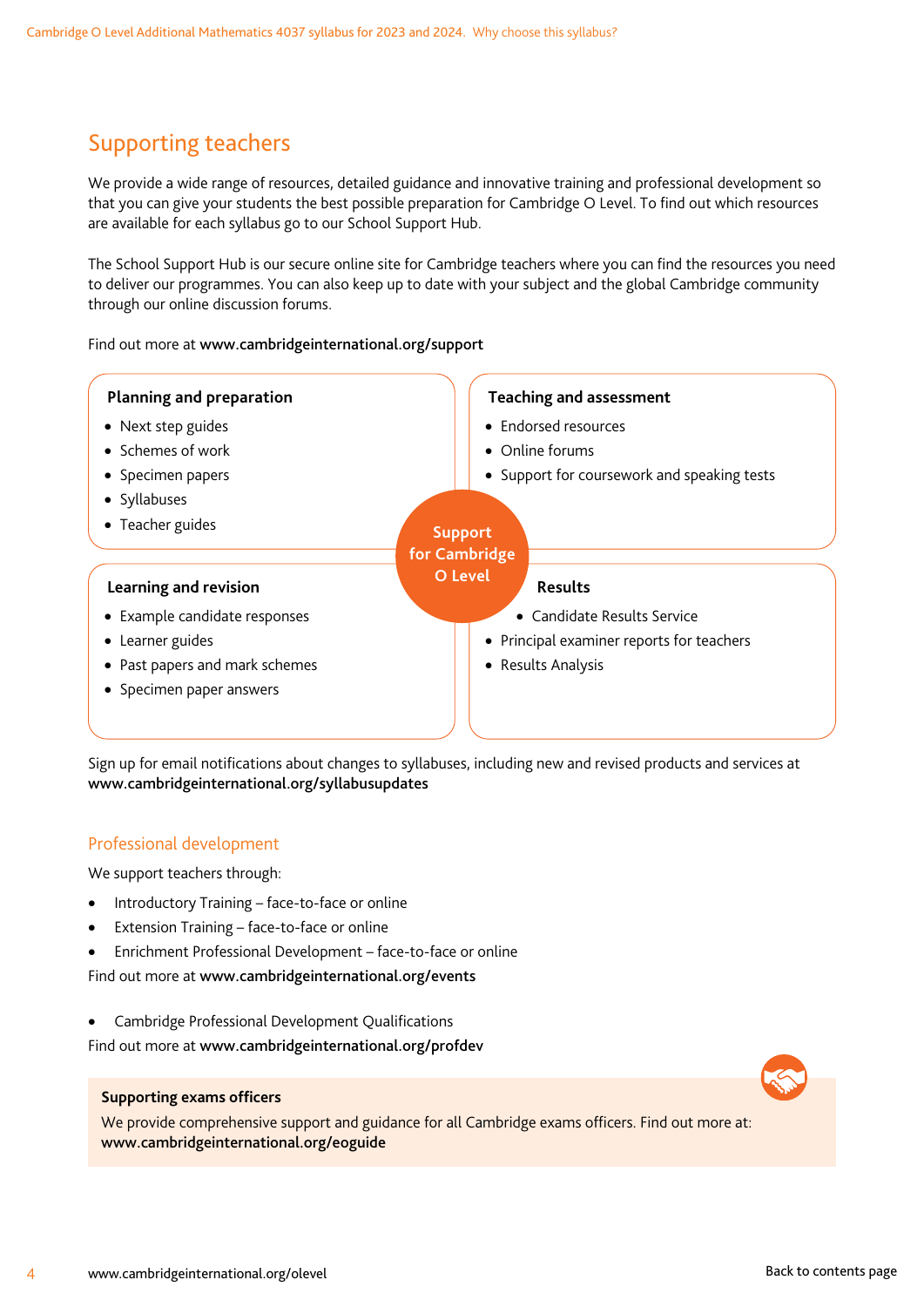# <span id="page-6-0"></span>**2 Syllabus overview**

### Aims

The aims describe the purposes of a course based on this syllabus.

They are not listed in order of priority.

The aims are to:

- consolidate and extend their mathematical skills, and use these in the context of more advanced techniques
- further develop their knowledge of mathematical concepts and principles, and use this knowledge for problem solving
- appreciate the interconnectedness of mathematical knowledge
- acquire a suitable foundation in mathematics for further study in the subject or in mathematics-related subjects
- devise mathematical arguments and use and present them precisely and logically
- integrate information technology (IT) to enhance the mathematical experience
- develop the confidence to apply their mathematical skills and knowledge in appropriate situations
- develop creativity and perseverance in the approach to problem solving
- derive enjoyment and satisfaction from engaging in mathematical pursuits, and gain an appreciation of the elegance and usefulness of mathematics
- provide foundation for AS Level/Higher study.

Cambridge Assessment International Education is an education organisation and politically neutral. The contents of this syllabus, examination papers and associated materials do not endorse any political view. We endeavour to treat all aspects of the exam process neutrally.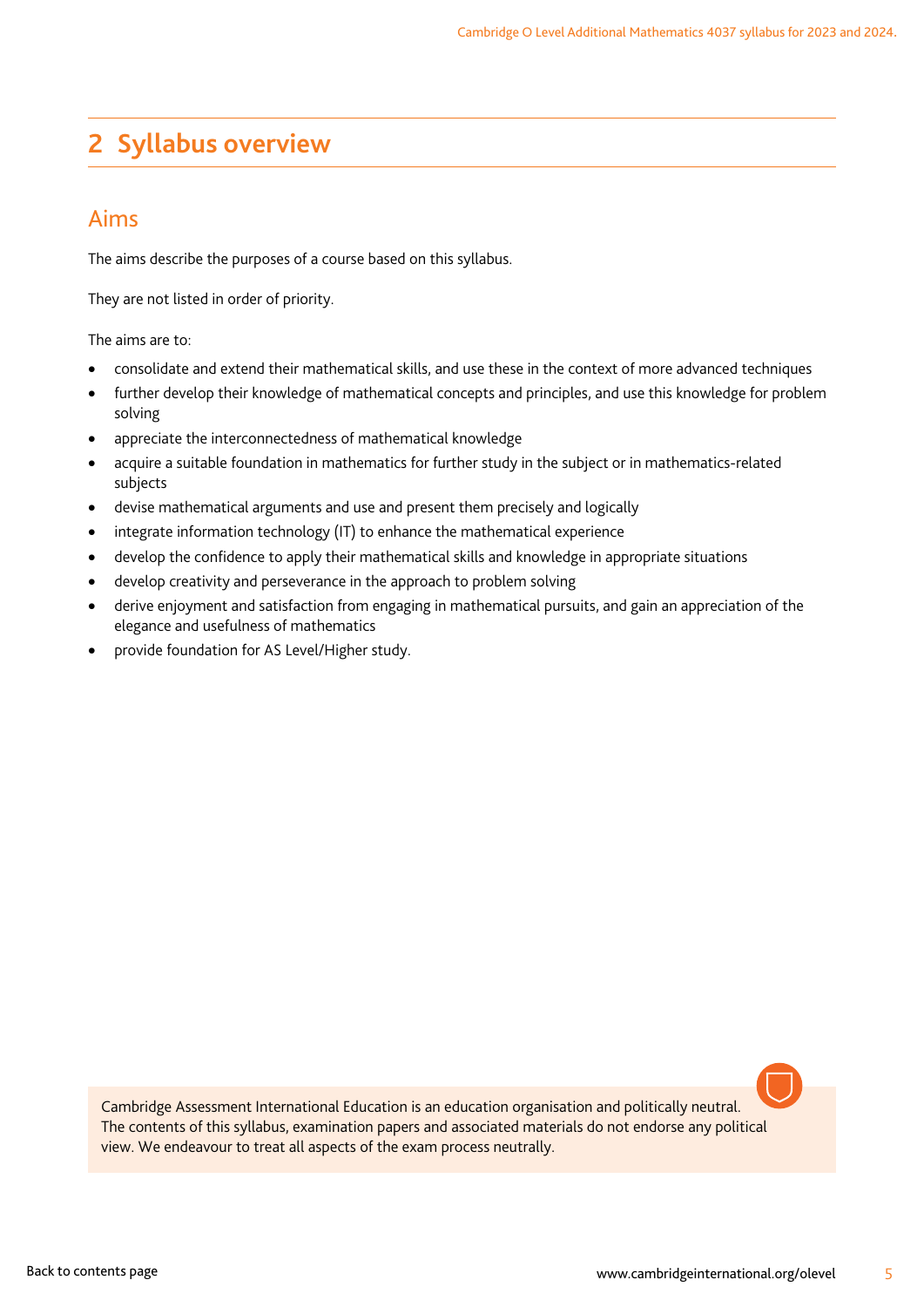### <span id="page-7-0"></span>Content overview

All candidates will study the following topics:

- 1 Functions
- 2 Quadratic functions
- 3 Equations, inequalities and graphs
- 4 Indices and surds
- 5 Factors of polynomials
- 6 Simultaneous equations
- 7 Logarithmic and exponential functions
- 8 Straight line graphs
- 9 Circular measure
- 10 Trigonometry
- 11 Permutations and combinations
- 12 Series
- 13 Vectors in two dimensions
- 14 Differentiation and integration

The content of Cambridge O Level Mathematics is assumed as prerequisite knowledge for this qualification.

#### Calculators

The syllabus assumes that candidates will be in possession of a scientific calculator for both papers.

Candidates must show all necessary working; no marks will be given to unsupported answers from a calculator.

Non-exact numerical answers will be required to be given correct to three significant figures, or one decimal place in the case of angles in degrees, unless a different level of accuracy is specified in the question.

#### Mathematical notation

The list of mathematical notation that may be used in examinations for this syllabus is available on our website at www.cambridgeinternational.org/4037



['This O Level syllabus shares content with other [subject] syllabuses. For further support see the School Support Hub for IGCSE [subject]. Textbooks endorsed to support IGCSE [subject] are suitable for use with this syllabus'.]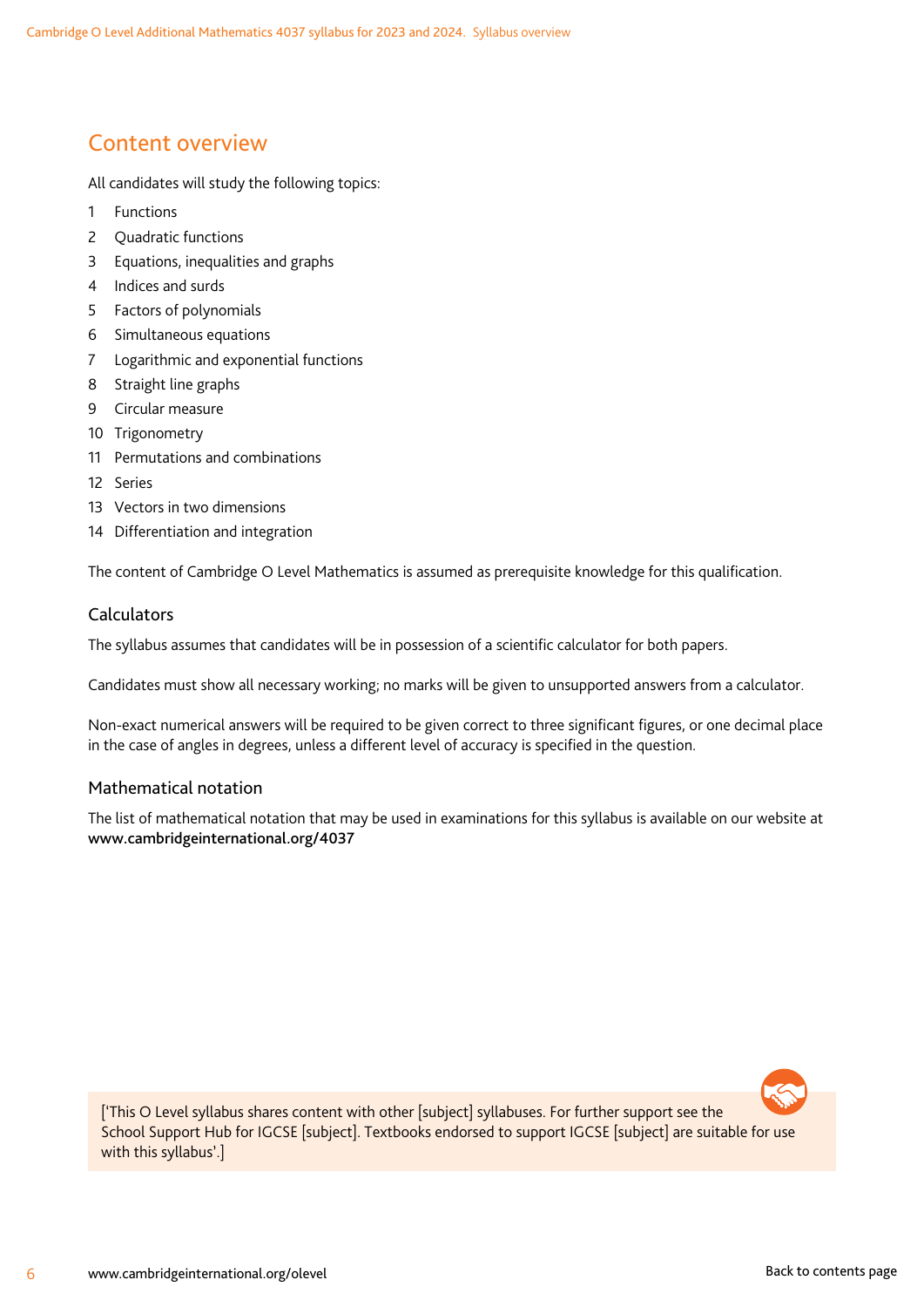### <span id="page-8-0"></span>Assessment overview

All candidates take **two** components.

Candidates are eligible for grades A\* to E.

| All candidates take:                |                | and:                                |                |
|-------------------------------------|----------------|-------------------------------------|----------------|
| Paper 1                             | 2 hours<br>50% | Paper 2                             | 2 hours<br>50% |
| 80 marks                            |                | 80 marks                            |                |
| Candidates answer all questions     |                | Candidates answer all questions     |                |
| Scientific calculators are required |                | Scientific calculators are required |                |
| Externally assessed                 |                | Externally assessed                 |                |

Information on availability is in the Before you start section.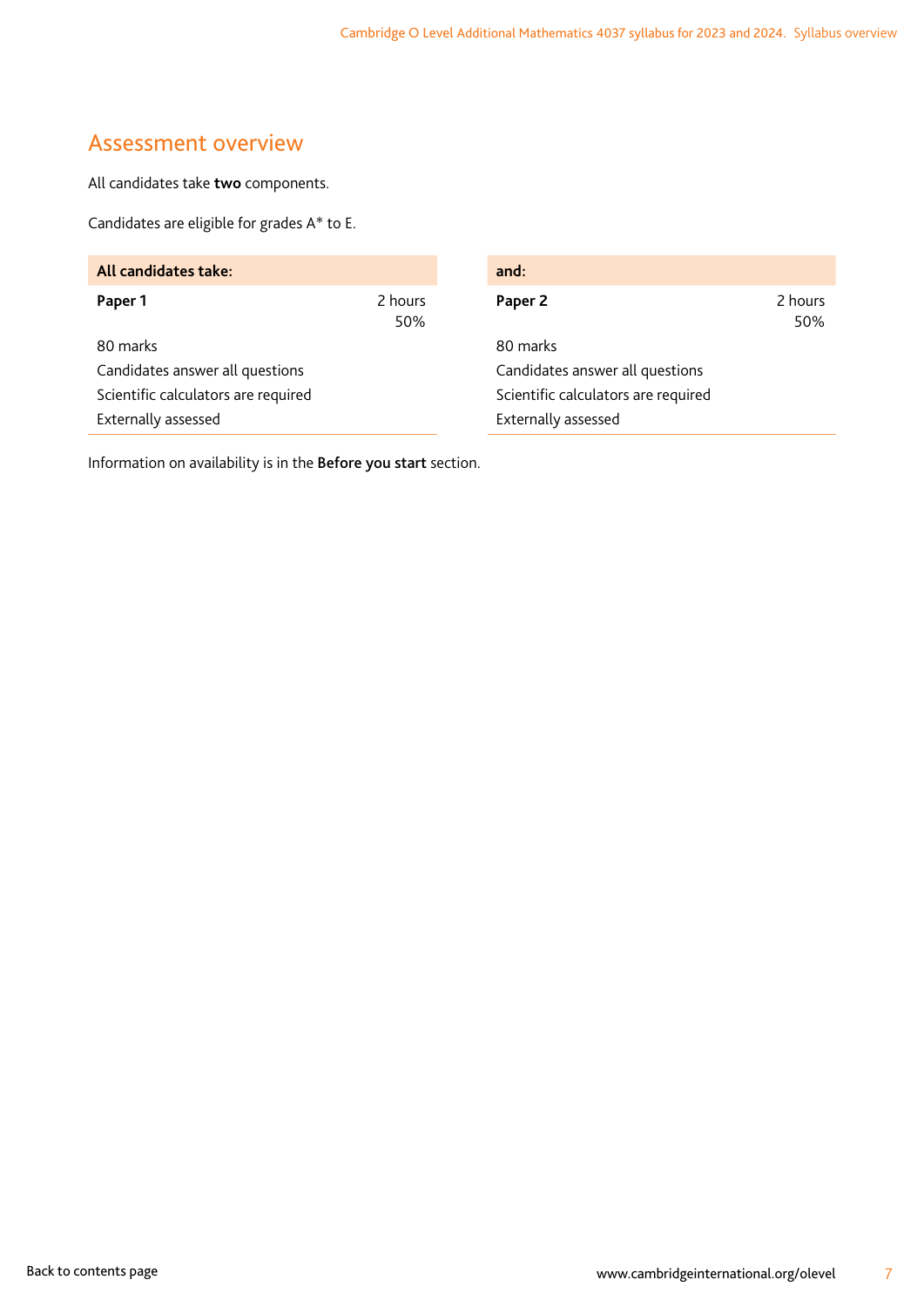# <span id="page-9-0"></span>Assessment objectives

#### The assessment objectives (AOs) are:

#### AO1 Demonstrate knowledge and understanding of mathematical techniques

Candidates should be able to:

- recall and use mathematical manipulative techniques
- interpret and use mathematical data, symbols and terminology
- comprehend numerical, algebraic and spatial concepts and relationships.

#### AO2 Apply mathematical techniques

Candidates should be able to:

- recognise the appropriate mathematical procedure for a given situation
- formulate problems into mathematical terms and select and apply appropriate techniques.

#### Weighting for assessment objectives

The approximate weightings allocated to each of the assessment objectives (AOs) are summarised below.

#### Assessment objectives as a percentage of the qualification

| <b>Assessment objective</b>                                            | Weighting in O Level % |
|------------------------------------------------------------------------|------------------------|
| AO1 Demonstrate knowledge and understanding of mathematical techniques | 50                     |
| AO2 Apply mathematical techniques                                      | 50                     |
| Total                                                                  | 100                    |

#### Assessment objectives as a percentage of each component

| <b>Assessment objective</b>                                               | <b>Weighting in components %</b> |         |
|---------------------------------------------------------------------------|----------------------------------|---------|
|                                                                           | Paper 1                          | Paper 2 |
| AO1 Demonstrate knowledge and understanding of<br>mathematical techniques | 50                               | 50      |
| AO2 Apply mathematical techniques                                         | 50                               | 50      |
| Total                                                                     | 100                              | 100     |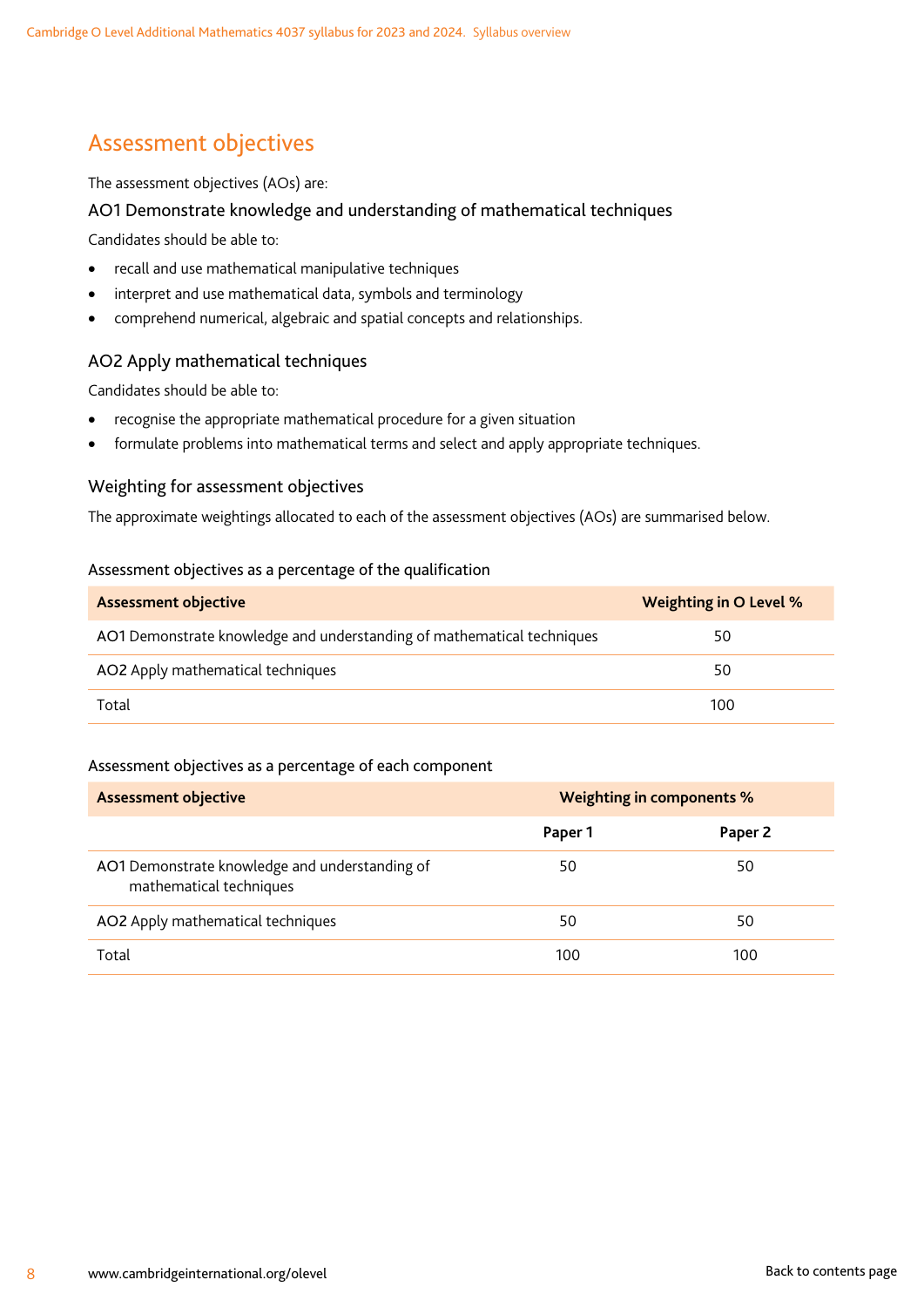# <span id="page-10-0"></span>**3 Subject content**

This syllabus gives you the flexibility to design a course that will interest, challenge and engage your learners. Where appropriate you are responsible for selecting resources and examples to support your learners' study. These should be appropriate for the learners' age, cultural background and learning context as well as complying with your school policies and local legal requirements.

Knowledge of the content of Cambridge O Level Mathematics (or an equivalent syllabus) is assumed.

Cambridge O Level material which is not included in the subject content will not be tested directly but it may be required in response to questions on other topics.

Proofs of results will not be required unless specifically mentioned in the syllabus.

Candidates will be expected to be familiar with the scientific notation for the expression of compound units, e.g. 5 ms<sup>-1</sup> for 5 metres per second.

#### **1 Functions**

- understand the terms: function, domain, range (image set), one-one function, inverse function and composition of functions
- use the notation  $f(x) = \sin x$ ,  $f: x \mapsto \lg x$ ,  $(x > 0)$ ,  $f^{-1}(x)$  and  $f^{2}(x)$   $[= f(f(x))]$
- understand the relationship between  $y = f(x)$  and  $y = |f(x)|$ , where  $f(x)$  may be linear, quadratic or trigonometric
- explain in words why a given function is a function or why it does not have an inverse
- find the inverse of a one-one function and form composite functions
- use sketch graphs to show the relationship between a function and its inverse

#### **2 Quadratic functions**

- find the maximum or minimum value of the quadratic function  $f: x \mapsto a x^2 + b x + c$  by any method
- use the maximum or minimum value of  $f(x)$  to sketch the graph or determine the range for a given domain
- know the conditions for  $f(x) = 0$  to have:
	- (i) two real roots, (ii) two equal roots, (iii) no real roots
	- and the related conditions for a given line to
	- (i) intersect a given curve, (ii) be a tangent to a given curve, (iii) not intersect a given curve
- solve quadratic equations for real roots and find the solution set for quadratic inequalities

#### **3 Equations, inequalities and graphs**

- solve graphically or algebraically equations of the type  $|ax + b| = c$  ( $c \ge 0$ ) and  $|ax + b| = |cx + d|$
- solve graphically or algebraically inequalities of the type  $|ax + b| > c$  ( $c \ge 0$ ),  $|ax + b| \le c$  ( $c > 0$ ) and  $|ax + b| \le |cx + d|$
- use substitution to form and solve a quadratic equation in order to solve a related equation
- sketch the graphs of cubic polynomials and their moduli, when given in factorised form  $y = k(x - a)(x - b)(x - c)$
- solve cubic inequalities in the form  $k(x-a)(x-b)(x-c) \leq d$  graphically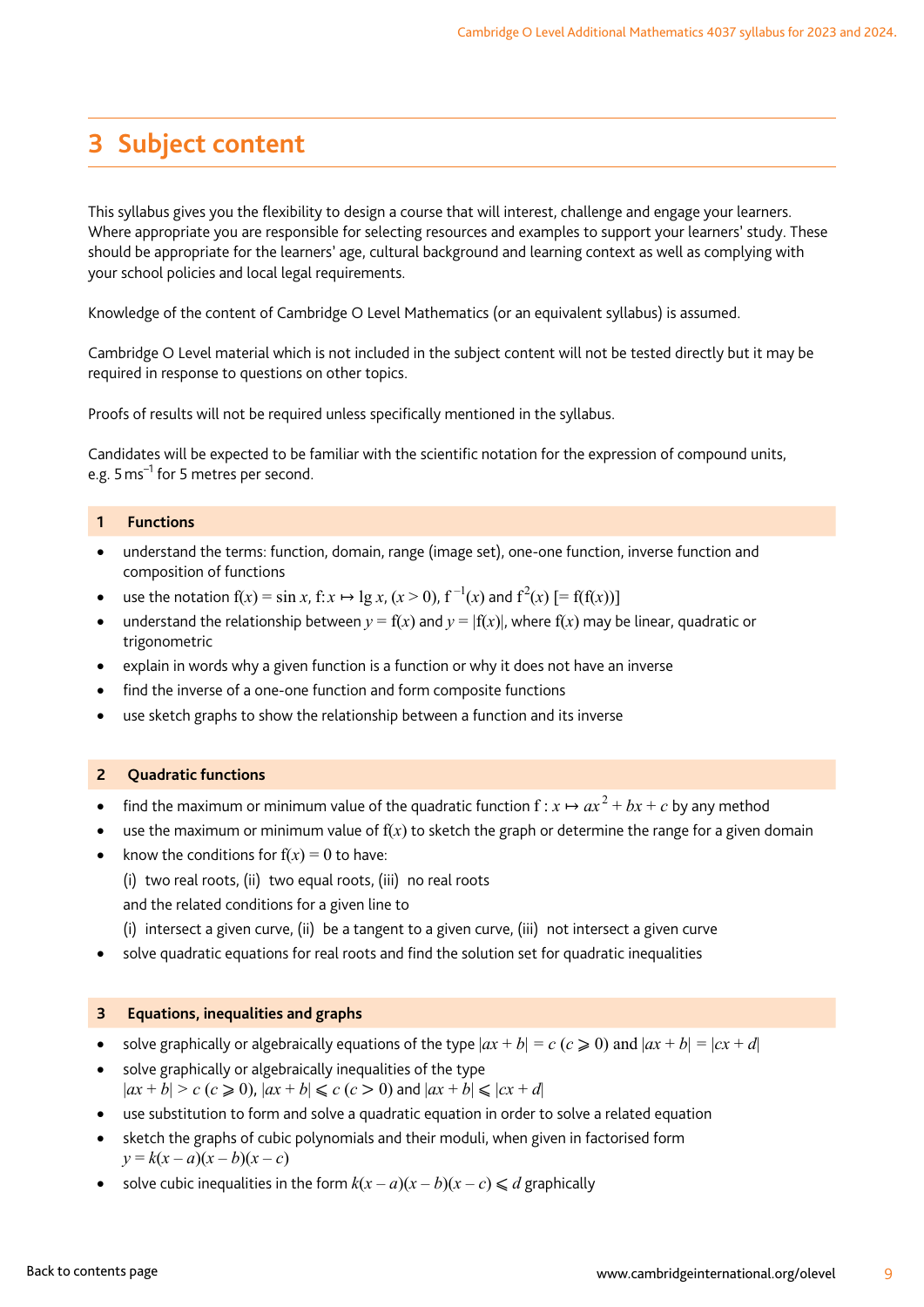#### **4 Indices and surds**

• perform simple operations with indices and with surds, including rationalising the denominator

#### **5 Factors of polynomials**

- know and use the remainder and factor theorems
- find factors of polynomials
- solve cubic equations

#### **6 Simultaneous equations**

• solve simple simultaneous equations in two unknowns by elimination or substitution

#### **7 Logarithmic and exponential functions**

- know simple properties and graphs of the logarithmic and exponential functions including 1 nx and e<sup>x</sup> (series expansions are not required) and graphs of  $ke^{nx} + a$  and  $k\ln(ax + b)$  where *n*, *k*, *a* and *b* are integers
- know and use the laws of logarithms (including change of base of logarithms)
- solve equations of the form  $a^x = b$

#### **8 Straight line graphs**

- interpret the equation of a straight line graph in the form  $y = mx + c$
- transform given relationships, including  $y = ax^n$  and  $y = Ab^x$ , to straight line form and hence determine unknown constants by calculating the gradient or intercept of the transformed graph
- solve questions involving mid-point and length of a line
- know and use the condition for two lines to be parallel or perpendicular, including finding the equation of perpendicular bisectors

#### **9 Circular measure**

• solve problems involving the arc length and sector area of a circle, including knowledge and use of radian measure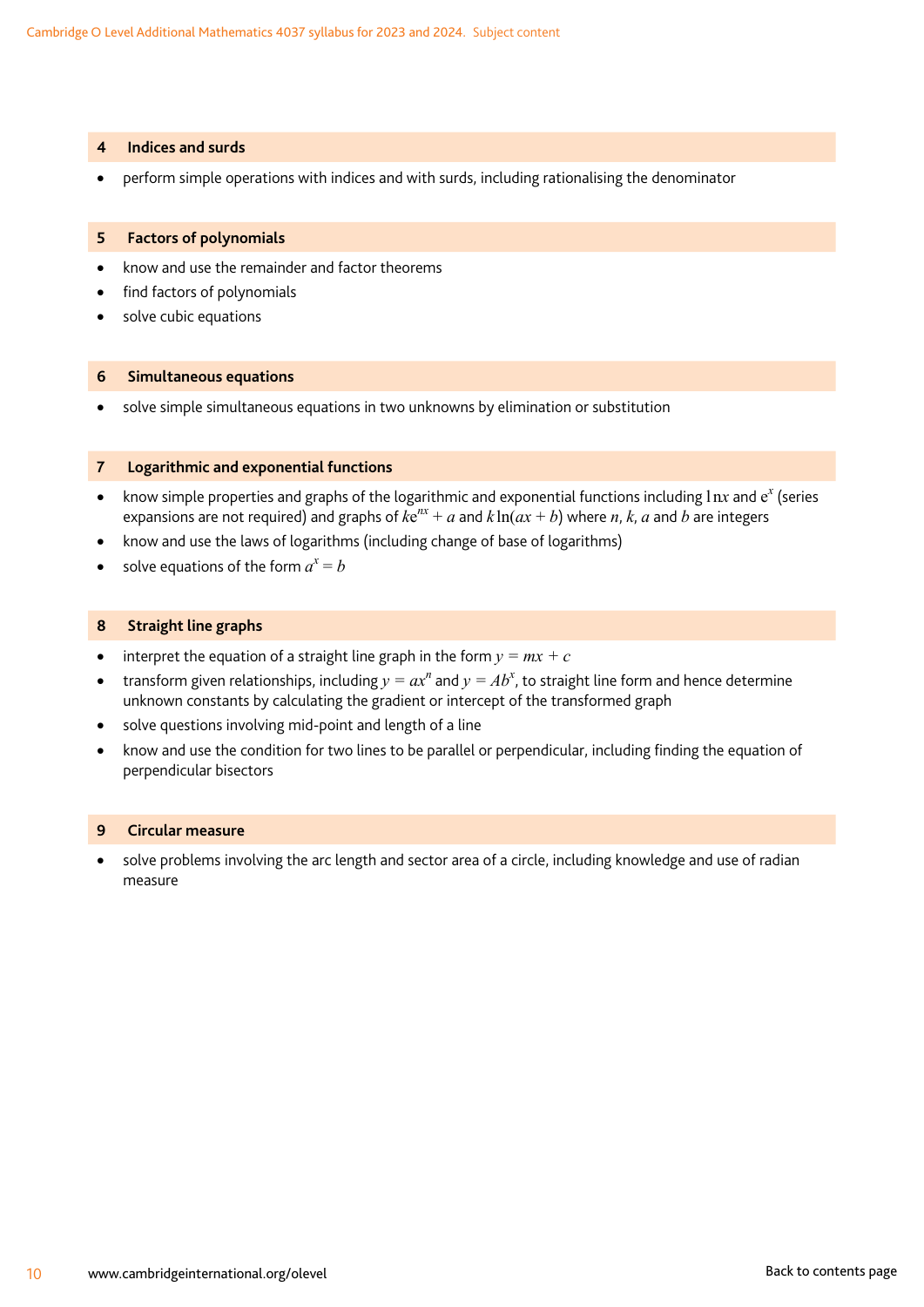#### **10 Trigonometry**

- know the six trigonometric functions of angles of any magnitude (sine, cosine, tangent, secant, cosecant, cotangent)
- understand amplitude and periodicity and the relationship between graphs of related trigonometric functions, e.g.  $\sin x$  and  $\sin 2x$
- draw and use the graphs of

 $y = a \sin bx + c$ 

 $y = a \cos bx + c$ 

 $y = a \tan bx + c$ 

where *a* is a positive integer, *b* is a simple fraction or integer (fractions will have a denominator of 2, 3, 4, 6 or 8 only), and *c* is an integer

• use the relationships

 $\sin^2 A + \cos^2 A = 1$  $\sec^2 A = 1 + \tan^2 A$ ,  $\csc^2 A = 1 + \cot^2 A$  $\frac{\sin A}{\cos A} = \tan A$ ,  $\frac{\cos A}{\sin A} = \cot A$ 

- solve simple trigonometric equations involving the six trigonometric functions and the above relationships (not including general solution of trigonometric equations)
- prove simple trigonometric identities

#### **11 Permutations and combinations**

- recognise and distinguish between a permutation case and a combination case
- know and use the notation  $n!$  (with  $0! = 1$ ), and the expressions for permutations and combinations of  $n$ items taken *r* at a time
- answer simple problems on arrangement and selection (cases with repetition of objects, or with objects arranged in a circle, or involving both permutations and combinations, are excluded)

#### **12 Series**

- use the Binomial Theorem for expansion of  $(a + b)^n$  for positive integer *n*
- use the general term  $\binom{n}{r} a^{n-r} b^r$ L  $\mathsf I$ N  $\overline{y}$  $\left\vert a^{n-r}b^{r},0\leqslant r\leqslant n\right\vert$  (knowledge of the greatest term and properties of the coefficients is not required)
- recognise arithmetic and geometric progressions
- use the formulae for the *n*th term and for the sum of the first *n* terms to solve problems involving arithmetic or geometric progressions
- use the condition for the convergence of a geometric progression, and the formula for the sum to infinity of a convergent geometric progression

#### **13 Vectors in two dimensions**

- use vectors in any form, e.g.  $\begin{pmatrix} a \\ b \end{pmatrix}$  $\overline{1}$  $\begin{bmatrix} a \\ b \end{bmatrix}$ ,  $\overrightarrow{AB}$ ,  $\bf{p}$ ,  $\overrightarrow{ai} - b\bf{j}$ N
- know and use position vectors and unit vectors
- find the magnitude of a vector; add and subtract vectors and multiply vectors by scalars
- compose and resolve velocities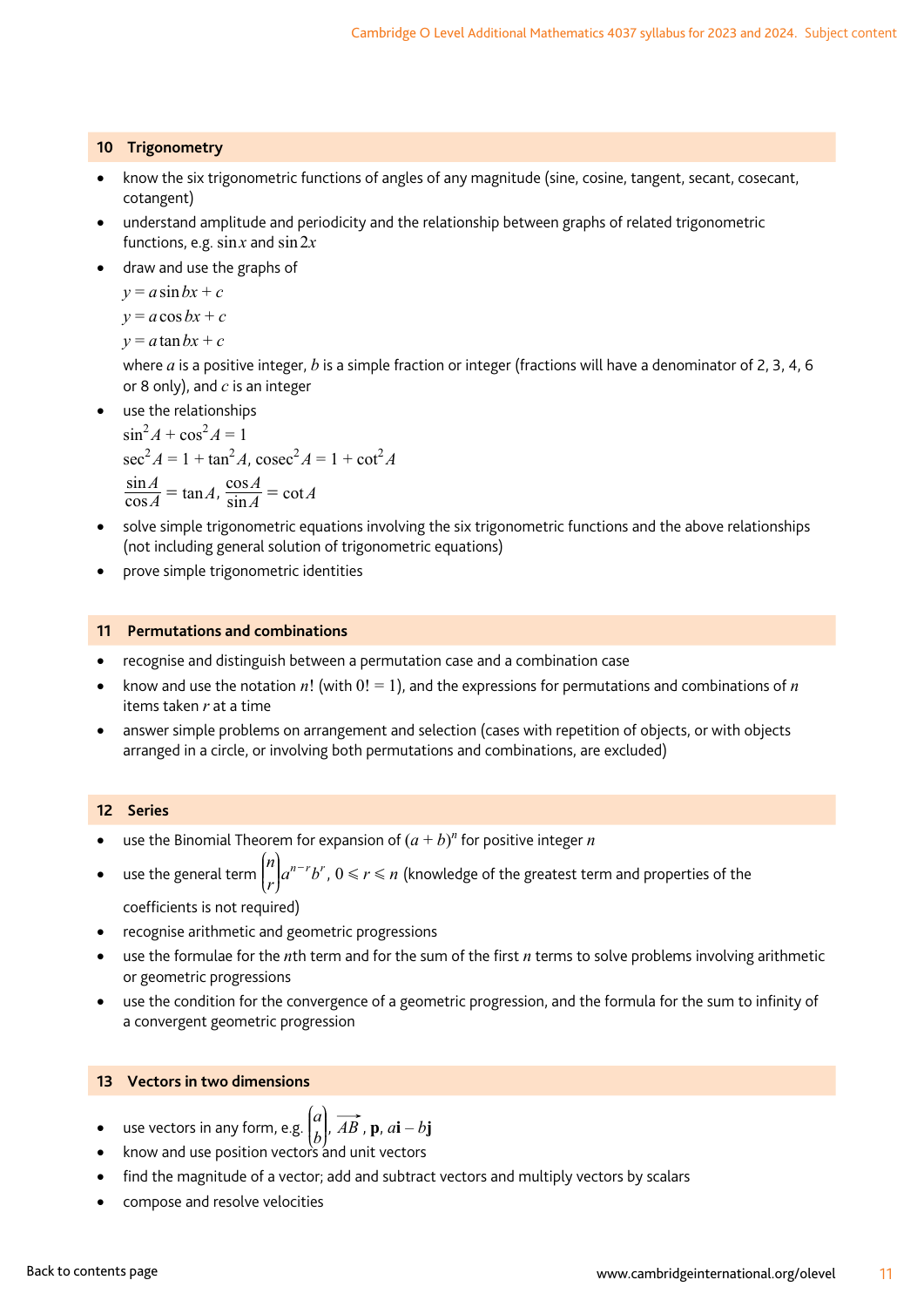#### **14 Differentiation and integration**

- understand the idea of a derived function
- use the notations  $f'(x)$ ,  $f''(x)$ ,  $\frac{dy}{dx}$  $rac{dy}{dx}$ ,  $rac{d^2y}{dx^2}$ d d 2 2 *x x y* d d  $= \frac{d}{dx} \left( \frac{dy}{dx} \right)$ J W W
- use the derivatives of the standard functions  $x^n$  (for any rational *n*), sin *x*, cos *x*, tan *x*, e<sup>x</sup>, ln *x*, together with constant multiples, sums and composite functions of these
- differentiate products and quotients of functions
- apply differentiation to gradients, tangents and normals, stationary points, connected rates of change, small increments and approximations and practical maxima and minima problems
- use the first and second derivative tests to discriminate between maxima and minima
- understand integration as the reverse process of differentiation
- integrate sums of terms in powers of *x* including  $\frac{1}{x}$  and  $\frac{1}{ax+b}$ 1 +
- integrate functions of the form  $(ax + b)^n$  for any rational *n*,  $\sin (ax + b)$ ,  $\cos (ax + b)$ ,  $e^{ax + b}$
- evaluate definite integrals and apply integration to the evaluation of plane areas
- apply differentiation and integration to kinematics problems that involve displacement, velocity and acceleration of a particle moving in a straight line with variable or constant acceleration, and the use of *x–t* and *v–t* graphs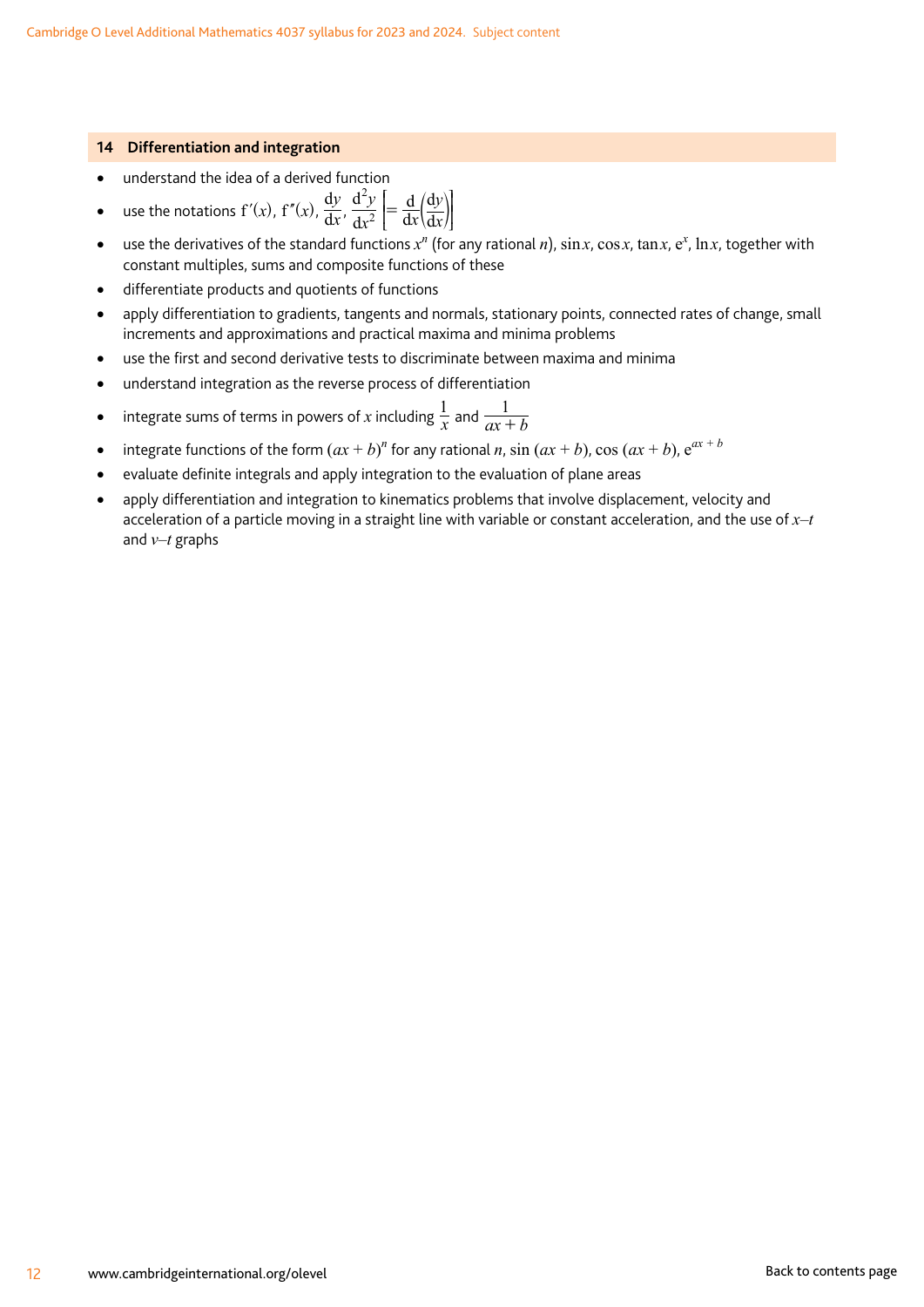# <span id="page-14-0"></span>**4 Details of the assessment**

All candidates will take **two** written papers.

Candidates must show all necessary working; no marks will be given to unsupported answers from a calculator.

### Paper 1

2 hours, 80 marks Candidates answer **all** questions. This paper consists of questions of various lengths. Electronic calculators are required. This is a compulsory component for all candidates. This written paper is an externally set assessment, marked by Cambridge International.

## Paper 2

2 hours, 80 marks Candidates answer **all** questions. This paper consists of questions of various lengths. Electronic calculators are required. This is a compulsory component for all candidates. This written paper is an externally set assessment, marked by Cambridge International.

Each paper includes the formulae list.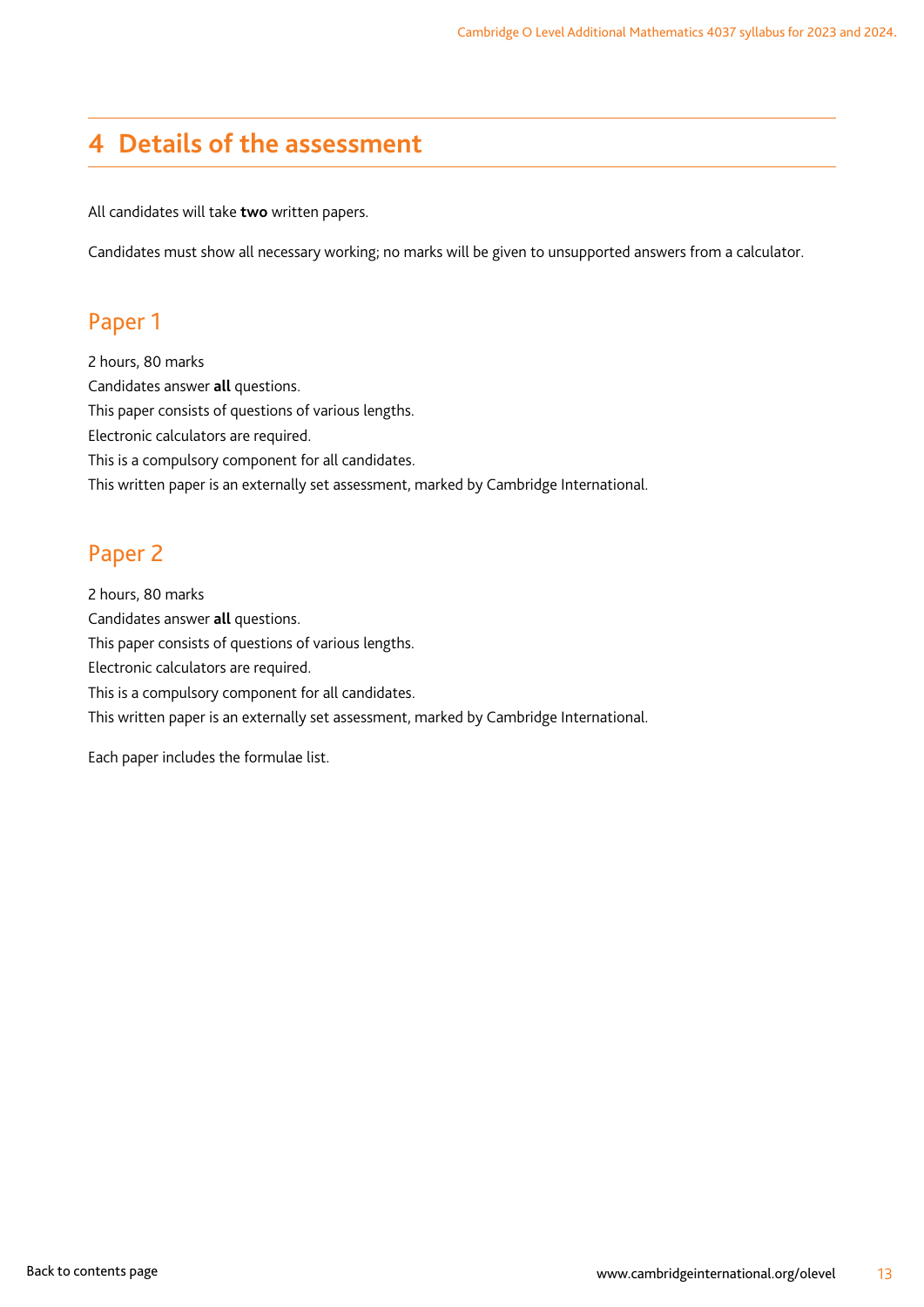# <span id="page-15-0"></span>List of formulae

#### **1. ALGEBRA**

*Quadratic Equation*

For the equation  $ax^2 + bx + c = 0$ ,

$$
x = \frac{-b \pm \sqrt{b^2 - 4ac}}{2a}
$$

*Binomial Theorem*

$$
(a+b)^n = a^n + \binom{n}{1}a^{n-1}b + \binom{n}{2}a^{n-2}b^2 + \dots + \binom{n}{r}a^{n-r}b^r + \dots + b^n
$$

where *n* is a positive integer and  $\binom{n}{r} = \frac{n!}{(n-r)!r!}$  $\left[n\right]$   $\qquad$   $n!$  $\binom{n}{r} = \frac{n!}{(n-r)!r}$ L K K N  $\overline{y}$  $\overline{\phantom{a}}$ 

*Arithmetic series*  $u_n = a + (n-1)a$ 

$$
S_n = \frac{1}{2}n(a+l) = \frac{1}{2}n\{2a + (n-1)d\}
$$

*Geometric series* 

$$
u_n = ar^{n-1}
$$
  
\n
$$
S_n = \frac{a(1 - r^n)}{1 - r} \quad (r \neq 1)
$$
  
\n
$$
S_{\infty} = \frac{a}{1 - r} \quad (|r| < 1)
$$

#### **2. TRIGONOMETRY**

*Identities*

$$
\sin^2 A + \cos^2 A = 1
$$
  
\n
$$
\sec^2 A = 1 + \tan^2 A
$$
  
\n
$$
\csc^2 A = 1 + \cot^2 A
$$

*Formulae for* ∆*ABC*

$$
\frac{a}{\sin A} = \frac{b}{\sin B} = \frac{c}{\sin C}
$$

$$
a^2 = b^2 + c^2 - 2bc \cos A
$$

$$
\Delta = \frac{1}{2} bc \sin A
$$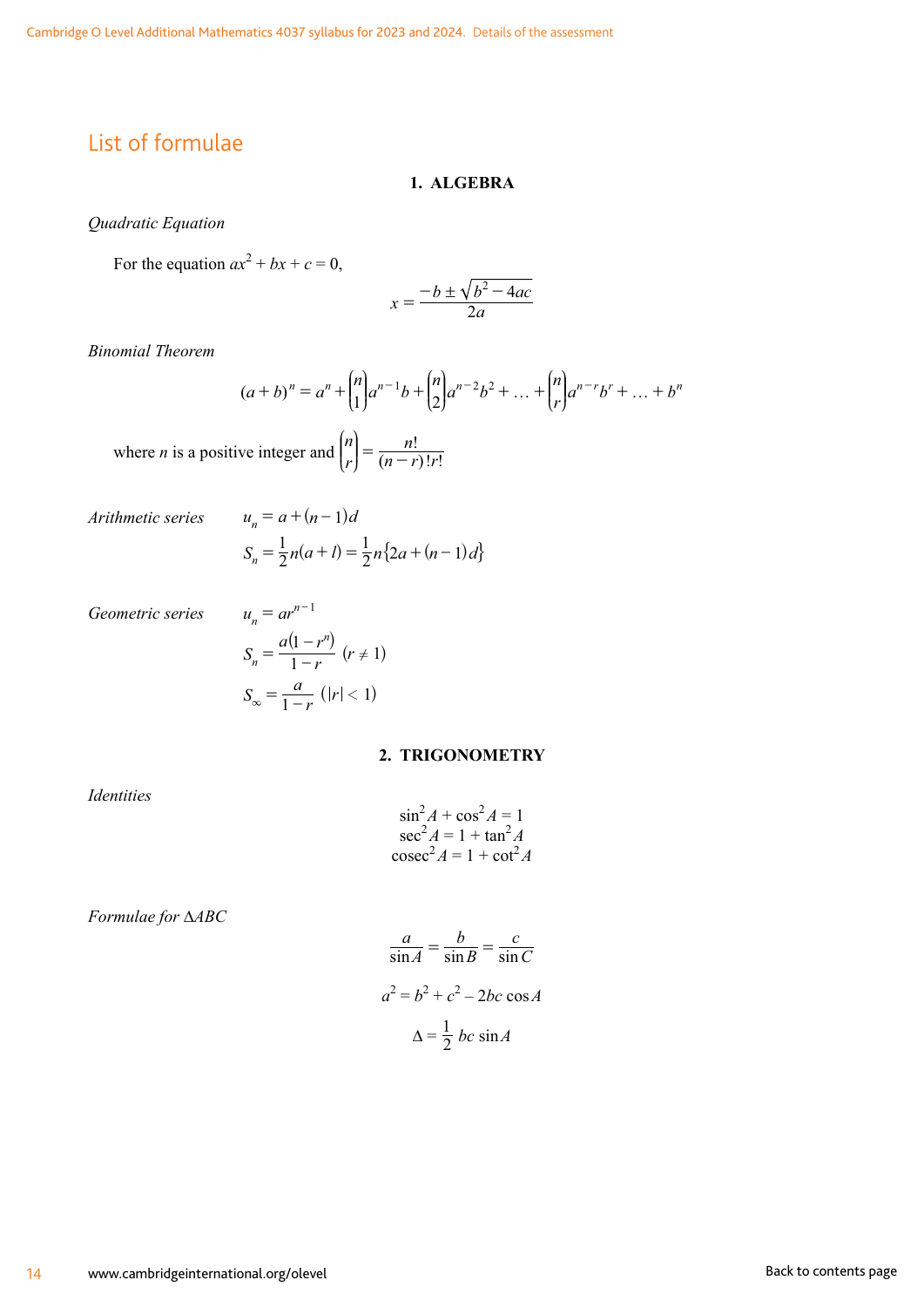# <span id="page-16-0"></span>Command words

Command words and their meanings help candidates know what is expected from them in the exams. The table below includes command words used in the assessment for this syllabus. The use of the command word will relate to the subject context.

| <b>Command word</b> | What it means                                                                                                                           |
|---------------------|-----------------------------------------------------------------------------------------------------------------------------------------|
| Calculate           | work out from given facts, figures or information, generally using a calculator                                                         |
| <b>Describe</b>     | state the points of a topic/give characteristics and main features                                                                      |
| <b>Determine</b>    | establish with certainty                                                                                                                |
| <b>Explain</b>      | set out purposes or reasons/ make the relationships between things evident/provide why<br>and/or how and support with relevant evidence |
| Give                | produce an answer from a given source or recall/memory                                                                                  |
| Plot                | mark point(s) on a graph                                                                                                                |
| Show (that)         | provide structured evidence that leads to a given result                                                                                |
| <b>Sketch</b>       | make a simple freehand drawing showing the key features                                                                                 |
| <b>State</b>        | express in clear terms                                                                                                                  |
| <b>Verify</b>       | confirm a given statement/result is true                                                                                                |
| Work out            | calculate from given facts, figures or information with or without the use of a calculator                                              |
| Write               | give an answer in a specific form                                                                                                       |
| Write down          | give an answer without significant working                                                                                              |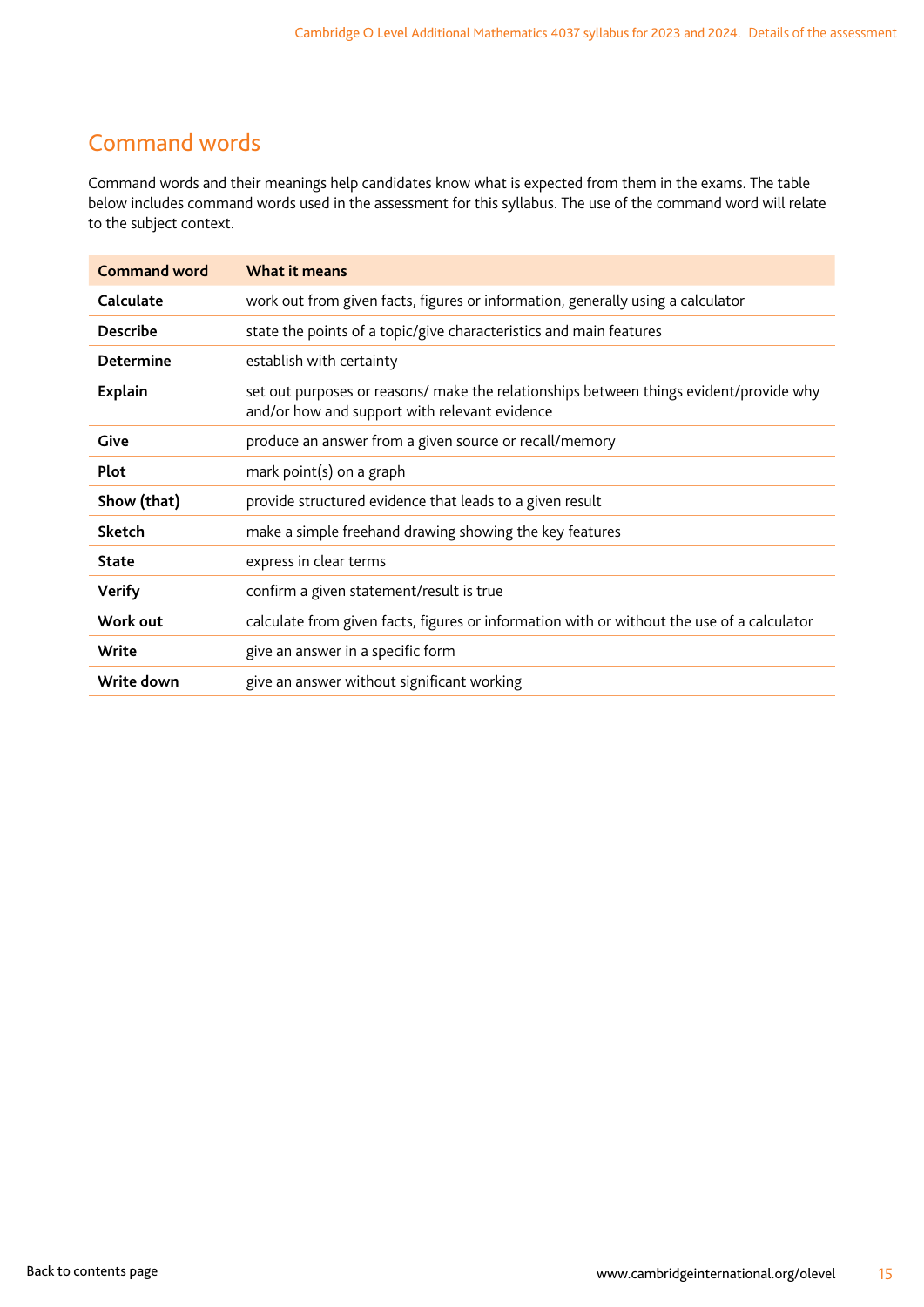# <span id="page-17-0"></span>**5 What else you need to know**

This section is an overview of other information you need to know about this syllabus. It will help to share the administrative information with your exams officer so they know when you will need their support. Find more information about our administrative processes at www.cambridgeinternational.org/eoguide

# Before you start

#### Previous study

#### Guided learning hours

We design Cambridge O Level syllabuses based on learners having about 130 guided learning hours for each subject during the course but this is for guidance only. The number of hours a learner needs to achieve the qualification may vary according to local practice and their previous experience of the subject.

#### Availability and timetables

All Cambridge schools are allocated to one of six administrative zones. Each zone has a specific timetable. This syllabus is **not** available in all administrative zones. To find out about availability check the syllabus page at www.cambridgeinterntional.org/4037

Cambridge O Levels are available to centres in administrative zones 3, 4 and 5.

You can enter candidates in the June and November exam series. You can view the timetable for your administrative zone at www.cambridgeinternational.org/timetables

Check you are using the syllabus for the year the candidate is taking the exam.

Private candidates can enter for this syllabus.

#### Combining with other syllabuses

Candidates can take this syllabus alongside other Cambridge International syllabuses in a single exam series. The only exceptions are:

- Cambridge IGCSE Additional Mathematics (0606)
- syllabuses with the same title at the same level.

Cambridge O Level, Cambridge IGCSE and Cambridge IGCSE (9–1) syllabuses are at the same level.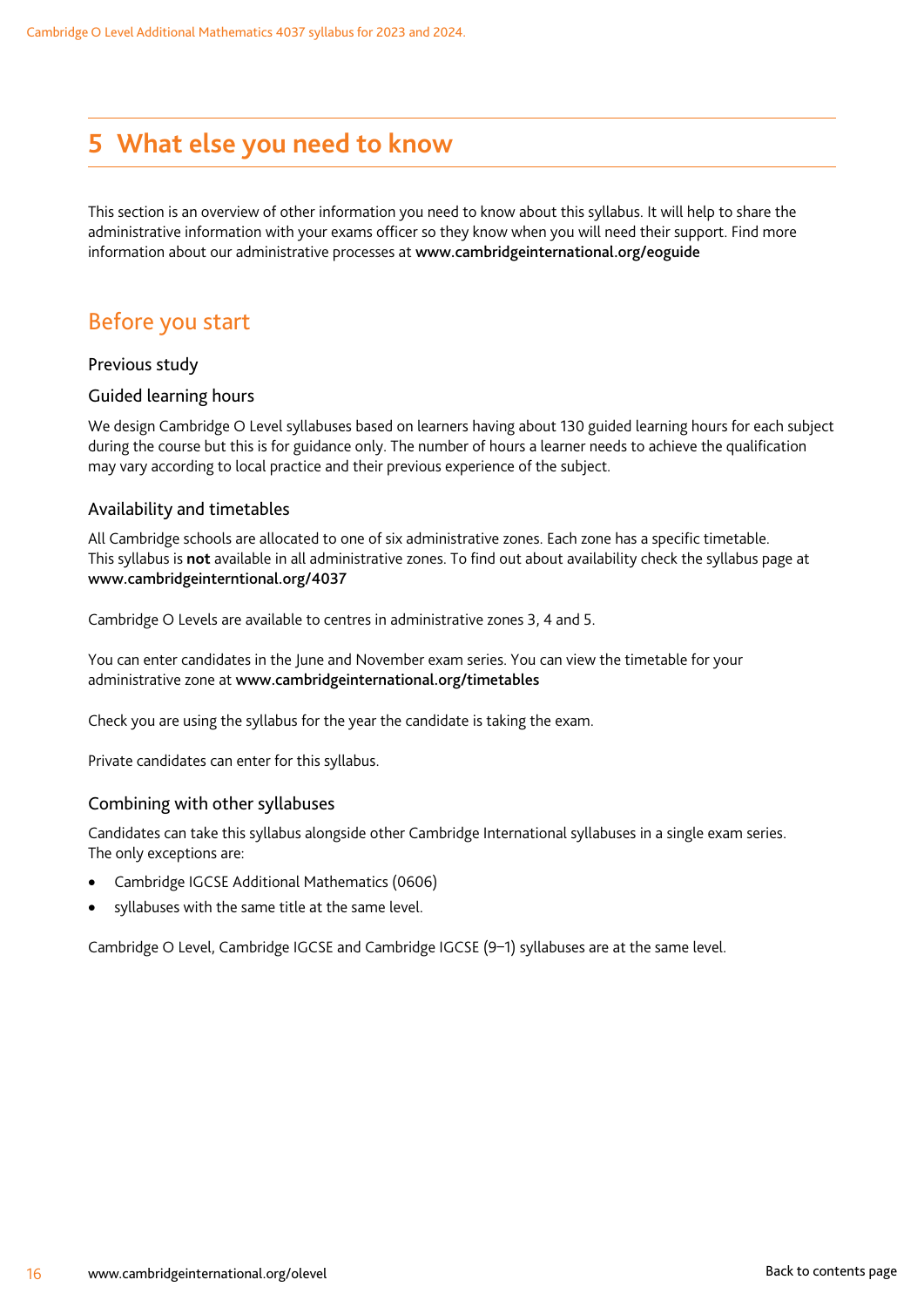# <span id="page-18-0"></span>Making entries

Exams officers are responsible for submitting entries to Cambridge International. We encourage them to work closely with you to make sure they enter the right number of candidates for the right combination of syllabus components. Entry option codes and instructions for submitting entries are in the *Cambridge Guide to Making Entries*. Your exams officer has a copy of this guide.

#### Exam administration

To keep our exams secure, we produce question papers for different areas of the world, known as administrative zones. We allocate all Cambridge schools to one administrative zone determined by their location. Each zone has a specific timetable. Some of our syllabuses offer candidates different assessment options. An entry option code is used to identify the components the candidate will take relevant to the administrative zone and the available assessment options.

#### Support for exams officers

We know how important exams officers are to the successful running of exams. We provide them with the support they need to make your entries on time. Your exams officer will find this support, and guidance for all other phases of the Cambridge Exams Cycle, at www.cambridgeinternational.org/eoguide

#### Retakes

Candidates can retake the whole qualification as many times as they want to. Information on retake entries is at www.cambridgeinternational.org/entries

#### Equality and inclusion

We have taken great care to avoid bias of any kind in the preparation of this syllabus and related assessment materials. In our effort to comply with the UK Equality Act (2010) we have taken all reasonable steps to avoid any direct and indirect discrimination.

The standard assessment arrangements may present barriers for candidates with impairments. Where a candidate is eligible, we may be able to make arrangements to enable that candidate to access assessments and receive recognition of their attainment. We do not agree access arrangements if they give candidates an unfair advantage over others or if they compromise the standards being assessed.

Candidates who cannot access the assessment of any component may be able to receive an award based on the parts of the assessment they have completed.

Information on access arrangements is in the *Cambridge Handbook* at www.cambridgeinternational.org/eoguide

#### Language

This syllabus and the related assessment materials are available in English only.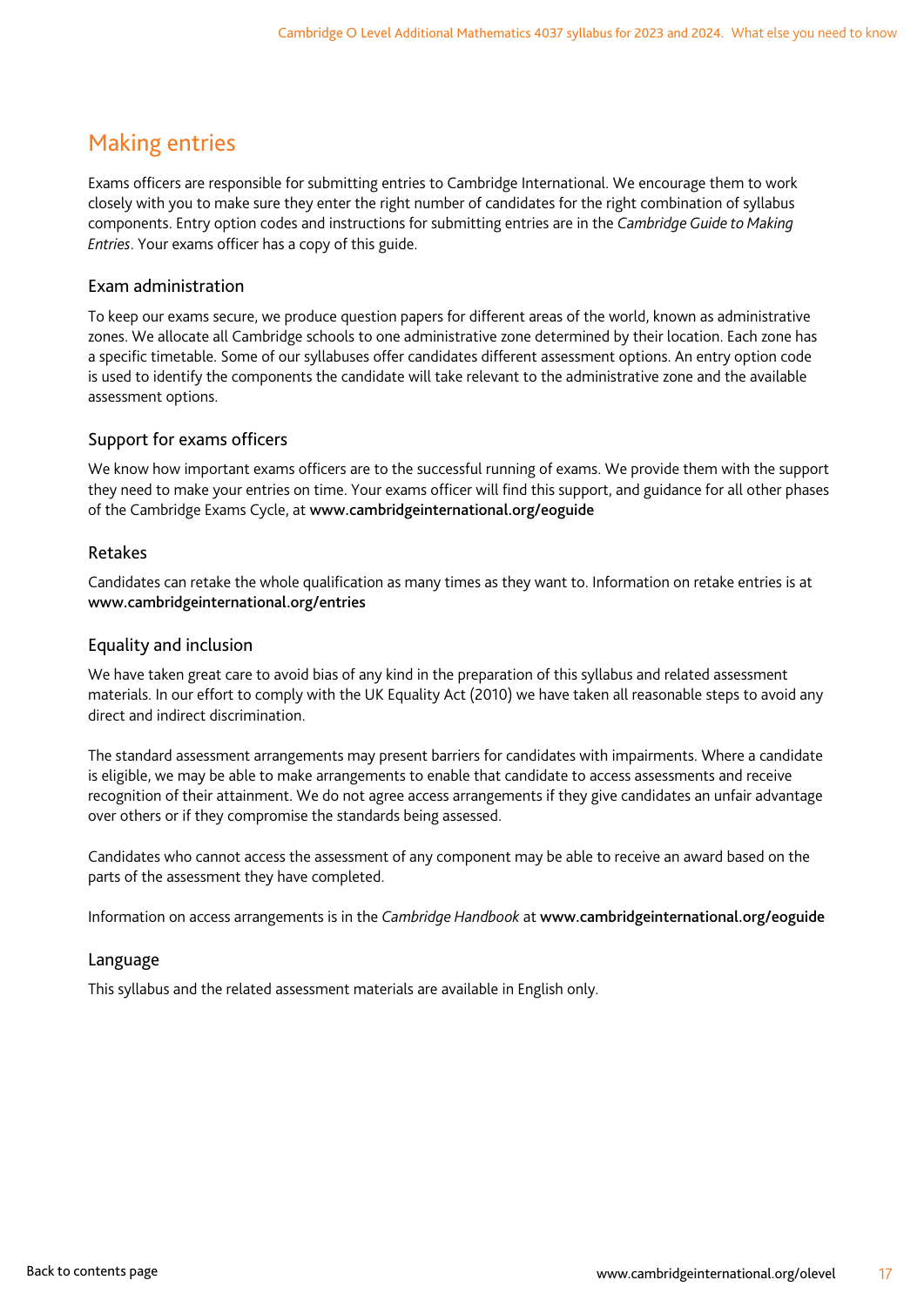# <span id="page-19-0"></span>After the exam

#### Grading and reporting

Grades A\*, A, B, C, D or E indicate the standard a candidate achieved at Cambridge O Level.

A\* is the highest and E is the lowest. 'Ungraded' means that the candidate's performance did not meet the standard required for grade E. 'Ungraded' is reported on the statement of results but not on the certificate.

In specific circumstances your candidates may see one of the following letters on their statement of results:

- Q (PENDING)
- X (NO RESULT).

These letters do not appear on the certificate.

On the statement of results and certificates, Cambridge O Level is shown as GENERAL CERTIFICATE OF EDUCATION (GCE O LEVEL).

### How students and teachers can use the grades

Assessment at Cambridge O Level has two purposes:

- to measure learning and achievement The assessment:
	- confirms achievement and performance in relation to the knowledge, understanding and skills specified in the syllabus[, to the levels described in the grade descriptions.]
- to show likely future success

The outcomes:

- help predict which students are well prepared for a particular course or career and/or which students are more likely to be successful
- help students choose the most suitable course or career.

# Grade descriptions

Grade descriptions are provided to give an indication of the standards of achievement candidates awarded particular grades are likely to show. Weakness in one aspect of the examination may be balanced by a better performance in some other aspect.

Grade descriptions for Cambridge O Level Additional Mathematics will be published after the first assessment of the O Level in 2020. Find more information at www.cambridgeinternational.org/4037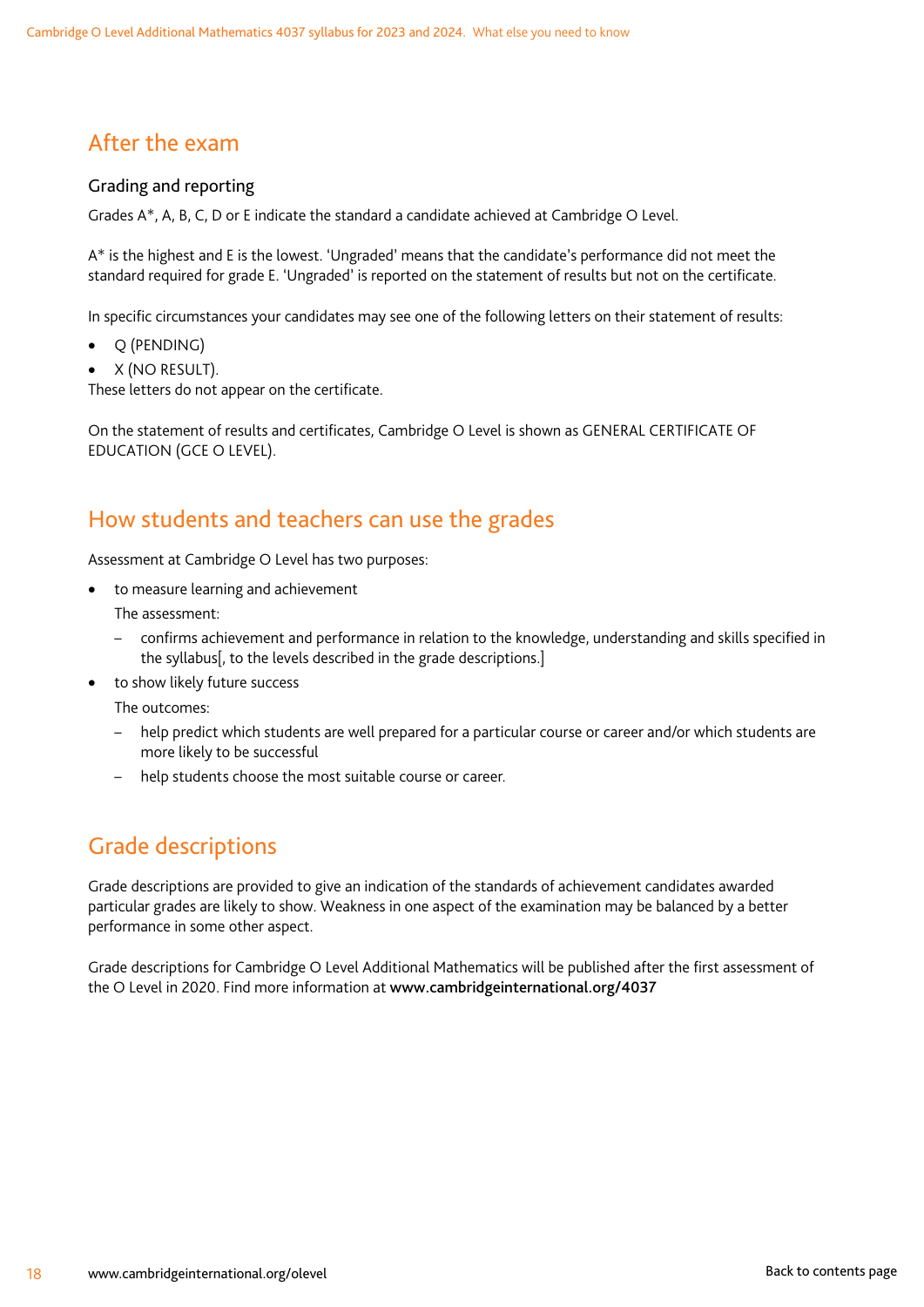# <span id="page-20-0"></span>Changes to this syllabus for 2023 and 2024

The latest version of the syllabus is version 1, published September 2020.

There are no significant changes which affect teaching.

#### **You are strongly advised to read the whole syllabus before planning your teaching programme.**

[Include list/summary of the changes including deletions in the table below.

Delete rows that are not required]

| Changes to syllabus content                                               | $\bullet$ | Concise summary of changes to syllabus content [see more detail in table<br>on following page]] |
|---------------------------------------------------------------------------|-----------|-------------------------------------------------------------------------------------------------|
| <b>Changes to assessment</b><br>(including changes to<br>specimen papers) |           | Concise summary of changes to assessment [see more detail in table on<br>following page]]       |
|                                                                           |           |                                                                                                 |

Any textbooks endorsed to support the syllabus for examination from 2020 are still suitable for use with this syllabus.

i